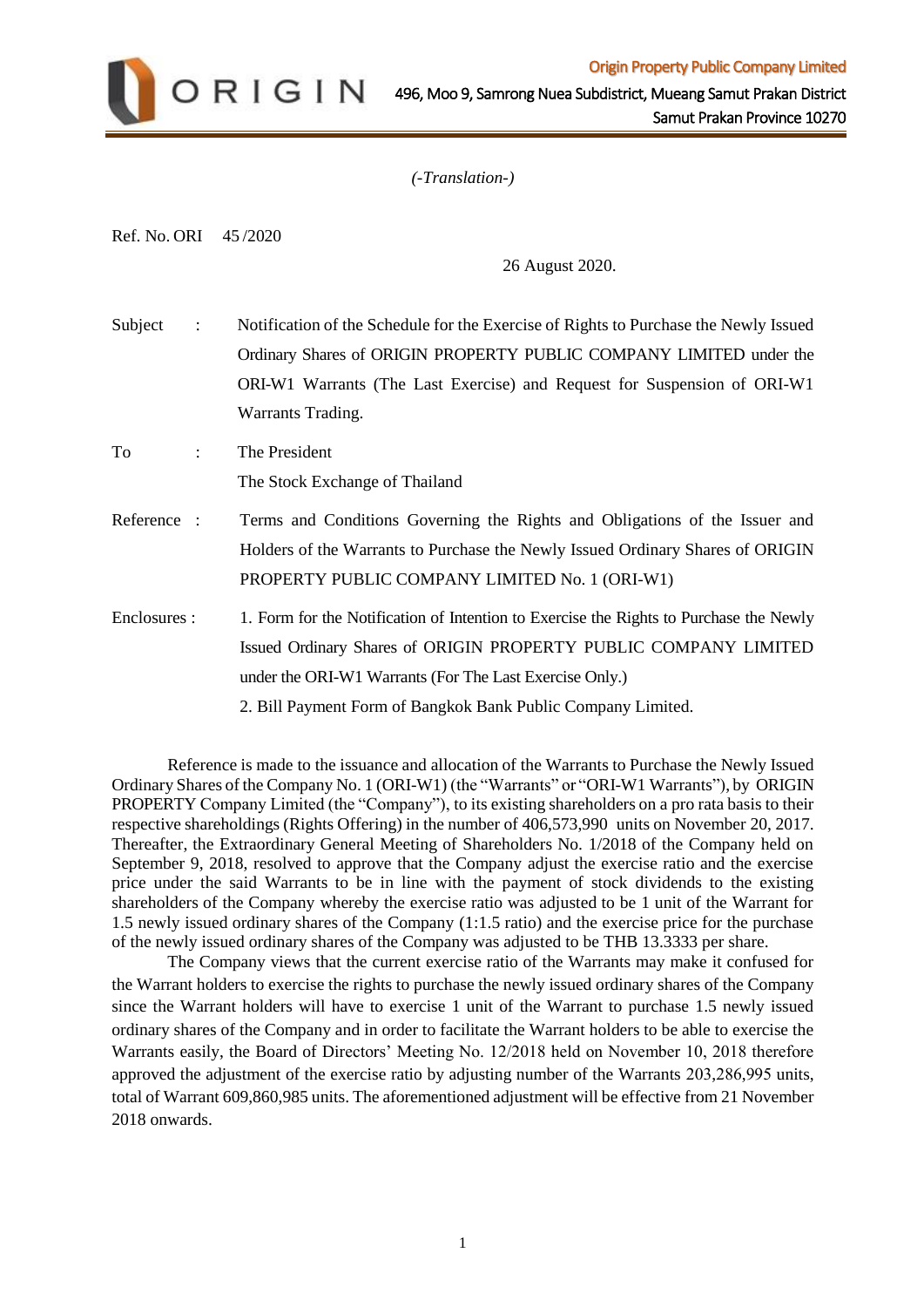

The warrant holders shall be entitled to exercise their rights under the Warrants to purchase the newly issued ordinary shares of the Company on the last business day of every quarter of each calendar year (i.e. the last business day of March, June, September and December) after the 1st anniversary from the issuance date and the first exercise date will be on 15 November 2018 and the last exercise date will be on 30 September 2020.

The Company would like to inform the details in connection with the exercise of rights to purchase the newly issued ordinary shares under the ORI-W1 Warrants **for the last exercise** as below.

|                                        | 1. Period for Suspension of The          |  | 3 September 2020 to 30 September 2020                                                                                                                                   |
|----------------------------------------|------------------------------------------|--|-------------------------------------------------------------------------------------------------------------------------------------------------------------------------|
|                                        | Warrants (Posting of SP Sign)            |  |                                                                                                                                                                         |
| 2. Book Closure Date for Suspension of |                                          |  | 9-30 September 2020                                                                                                                                                     |
|                                        | The Transfer of the Warrants             |  |                                                                                                                                                                         |
| 3. The Last Exercise Date              |                                          |  | 30 September 2020                                                                                                                                                       |
|                                        | 4. Period for the Notification of        |  | During 9.00 a.m. - 3.30 p.m. of 15 - 29 September 2020.                                                                                                                 |
|                                        | Intention to Exercise the Warrants       |  | (Only on business days)                                                                                                                                                 |
|                                        | 5. Exercise Ratio                        |  | 1 unit of the Warrants for 1 newly issued ordinary share                                                                                                                |
|                                        |                                          |  | (effective from November 21, 2018 onwards)                                                                                                                              |
|                                        | 6. Exercise Price                        |  | Baht 13.3333 per share                                                                                                                                                  |
|                                        | 7. Agent Receiving Exercise<br>Intention |  | Bualuang Securities Public Company Limited                                                                                                                              |
|                                        | 8. Place to Exercise the Warrants        |  | Bualuang Securities Public Company Limited<br>Operations Department, 191 Silom Complex Building,<br>23 <sup>th</sup> Floor, Silom Road, Bangrak District, Bangkok 10500 |
|                                        |                                          |  | Ms. Piyaporn Kwannoi<br><b>Contact Person</b><br>$\ddot{\cdot}$<br>Ms. Benjawan Phasuk<br>Ms. Thanamas Pungpo<br>Mr. Trinop Kumnerdkarn                                 |
|                                        |                                          |  | <b>Contact Number</b><br>0-2618-1147, 0-2618-1143,<br>$\ddot{\cdot}$<br>0-2618-1141, 0-2618-1140                                                                        |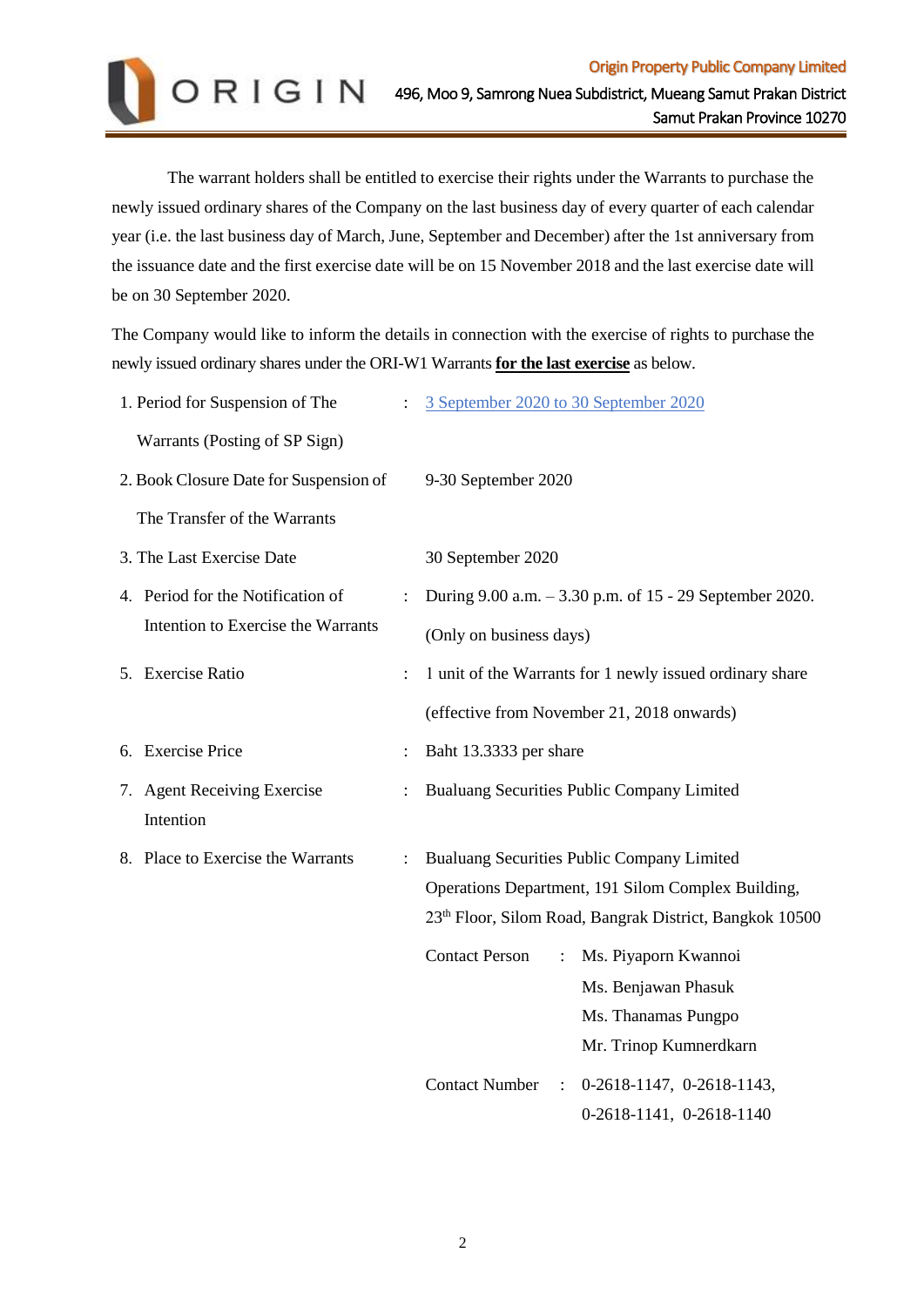- 9. Documents for the Notification of Intention to Exercise the Warrants
	- 9.1 The Form for the Notification of Intention to Exercise the Rights to Purchase the Newly Issued Ordinary Shares of ORIGIN PROPERTY PUBLIC COMPANY LIMITED under the ORI-W1 Warrants (as shown in the Enclosure 1) that is correct and complete and duly signed by the warrant holders. The warrant holders may obtain such Form at Bualuang Securities Public Company Limited or their respective securities brokers or download it from the Company's website [http://www.origin.co.th](http://www.origin.co.th/)
	- 9.2 The warrant certificate or the warrant certificate substitute in the number specified in the Form for the Notification of Intention to Exercise the Rights to Purchase the Newly Issued Ordinary Shares under the ORI-W1 Warrants

## Exercise with Warrant Certificate

Deliver the warrant certificate in the amount specified in the Form for the Notification of Intention to Exercise the Rights to Purchase the Newly Issued Ordinary Shares under the ORI-W1 Warrants

## Exercise in Scripless System Form

Deliver the warrant certificate substitute in the amount specified in the Form for the Notification of Intention to Exercise the Rights to Purchase the Newly Issued Ordinary Shares under the ORI-W1 Warrants

- (a) In the case that the warrant holders have their own securities trading accounts and the Warrants are kept in the account named "Thailand Securities Depository Company Limited for Depositors", the warrant holders who wish to exercise the Warrants shall give notification of intention to exercise the Warrants and fill in the form to withdraw the warrant certificate or to request for the issuance of the warrant certificate substitute as prescribed by the Stock Exchange of Thailand, and submit the same to their respective securities brokers. Such securities brokers will proceed to notify the Thailand Securities Depository Company Limited ("TSD") to withdraw the Warrants from the account named "Thailand Securities Depository Company Limited for Depositors". TSD will then issue the warrant certificate substitute to be used as a supporting document in exercising the rights to purchase the Company's newly issued ordinary shares.
- (b) In the case that the warrant holders do not have a securities trading account and the Warrants are kept with TSD in the account named "Issuer Account", the warrant holders who wish to exercise the Warrants shall give notification of intention to exercise the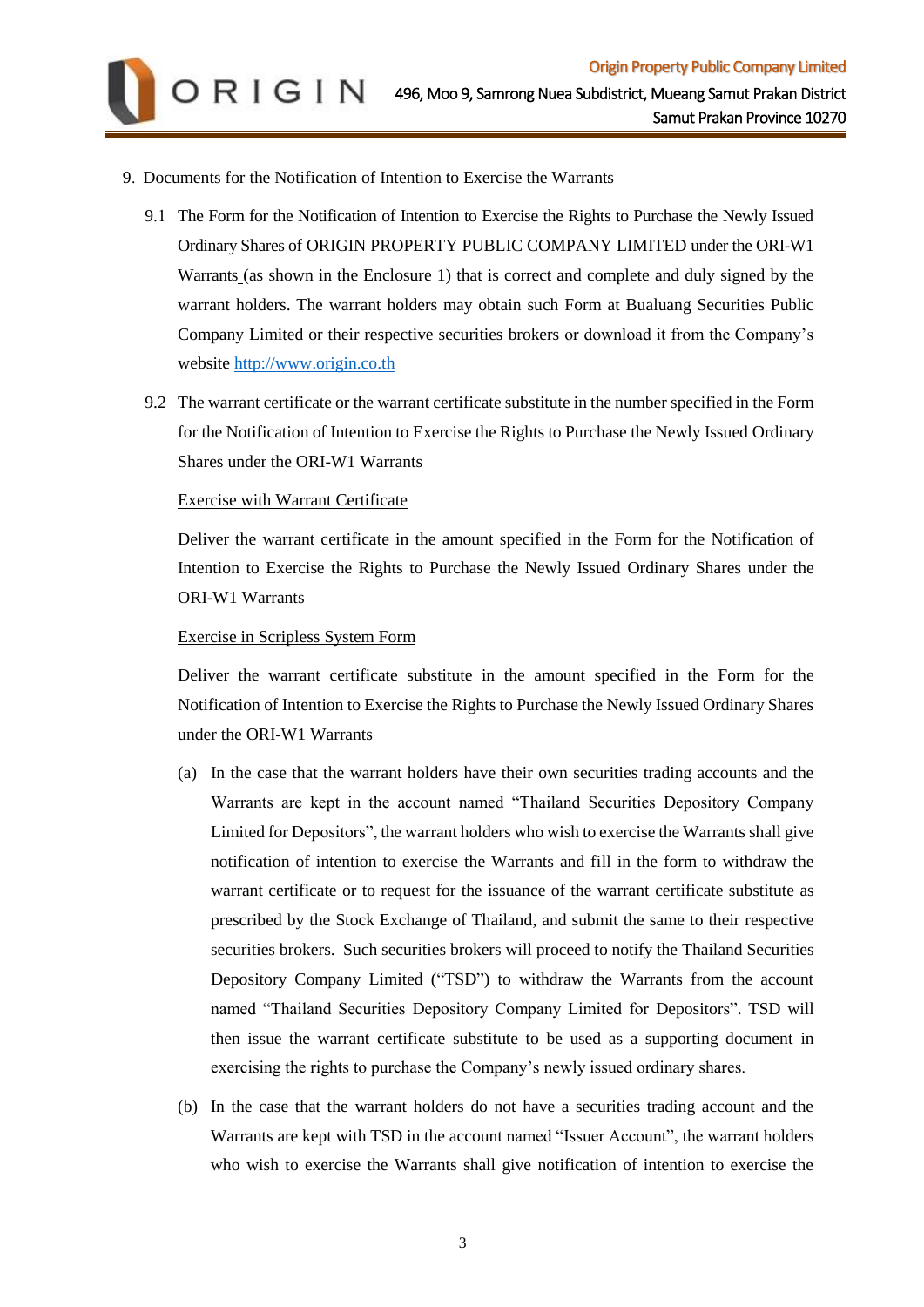Warrants, fill in the form to withdraw the warrant certificate or to request for the issuance of the warrant certificate substitute as prescribed by the SET and submit the same TSD requesting for the withdrawal of the Warrants from the issuer account. TSD will then issue the warrant certificate substitute to be used as a supporting document in exercising the rights to purchase the Company's newly issued ordinary shares.

The warrant holders are recommended to contact their respective securities brokers or TSD for clarification on the process and timeline of the procedure.

9.3 Supporting documents required for the exercise of the Warrants:

| 1) Thai individuals     |                           | : A certified true copy of a valid identification card or             |
|-------------------------|---------------------------|-----------------------------------------------------------------------|
|                         |                           | governmental officer identification card or state enterprise          |
|                         |                           | officer identification card, and a certified true copy of the         |
|                         |                           | household registration (in case of any change in name/surname         |
|                         |                           | which causes the name/surname to be different from the                |
|                         |                           | name/surname appearing on the Warrants, a certified true copy         |
|                         |                           | of any document issued by the governmental authority e.g.             |
|                         |                           | marriage certificate, divorce certificate, certificate of             |
|                         |                           | name/surname change, etc. must be enclosed.)                          |
| 2) Non-Thai individuals |                           | : A certified true copy of a valid foreigner certificate or passport. |
| 3) Thai legal entities  | $\mathbb{Z}^{\mathbb{Z}}$ | 3.1) A certified true copy of the affidavit issued by the             |
|                         |                           | Ministry of Commerce within a period of no longer than                |
|                         |                           | 6 months prior to the respective exercise date, duly signed           |
|                         |                           | by the authorized signatory (ies) and affixed with the seal           |
|                         |                           | of such legal entity (if any); and                                    |

- 3.2) A certified true copy of the valid documents specified in Clause 1) or 2) (as the case may be) of the authorized signatory(ies) who certifies true copy of the documents under Clause 3.1)
- 4) Non-Thai legal entities : 4.1) A certified true copy of the certificate of incorporation and/or affidavit of such legal entity, duly signed by the authorized signatory(ies) and affixed with the seal of such legal entity (if any);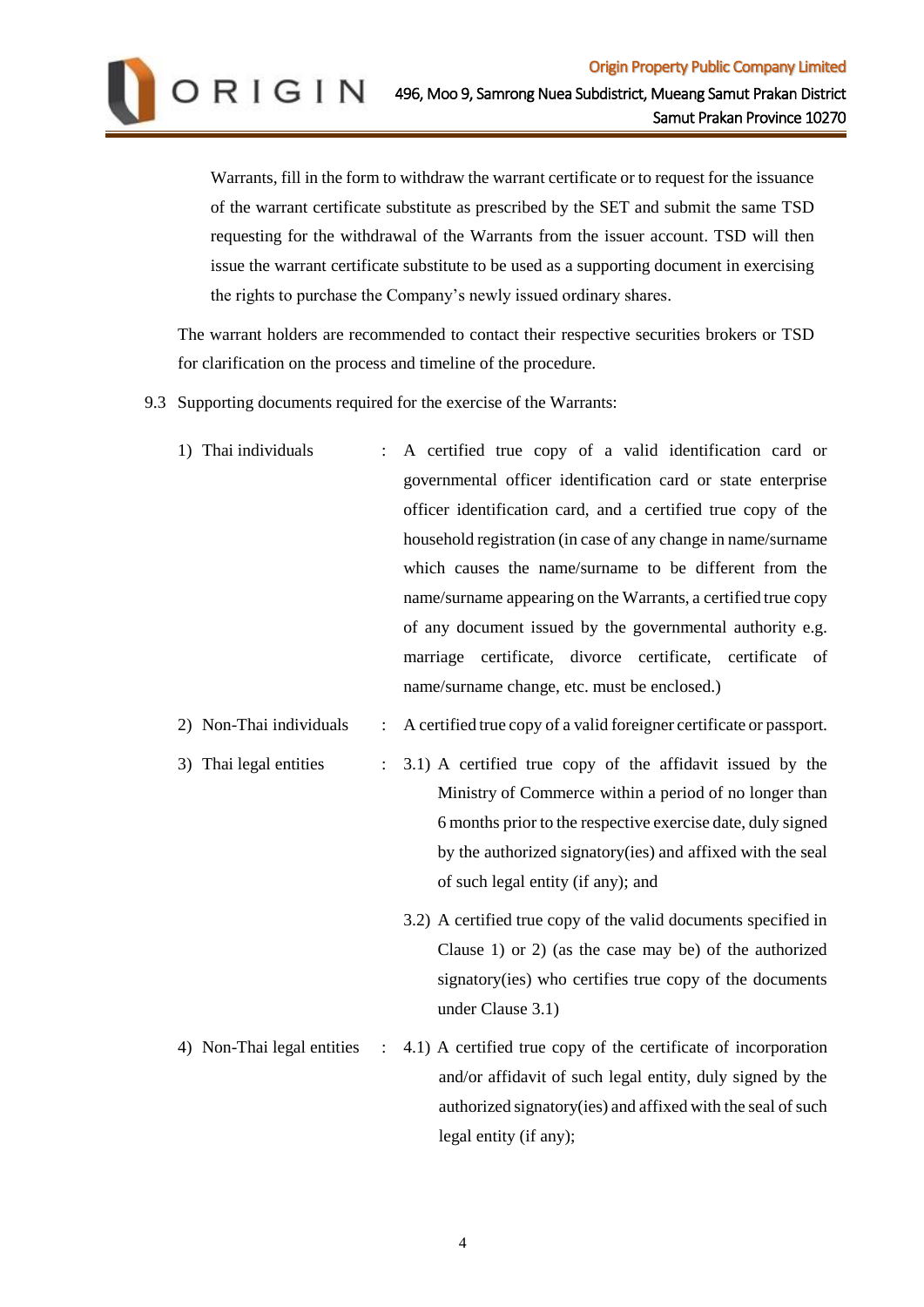

4.2) A certified true copy of the valid passport of the authorized signatory(ies) who certifies true copy of the documents under Clause 4.1)

Documents under Clause 4.1) and 4.2), which are certified as the true copies by the authorized signatory(ies), shall be notarized by the Notary Public within a period of no longer than 6 months prior to the respective exercise date. In addition, in case the exercise of the Warrants is submitted through a custodian, a certified true copy of the custodian appointment letter and valid documents specified in Clause 1) or 2) must be enclosed.

- 9.4 Evidence of payment (Bill Payment via Bill Payment system of Bangkok Bank Public Company Limited) as according to the amount specified in the Form for the Notification of Intention to Exercise the Rights to Purchase the Newly Issued Ordinary Shares under the ORI-W1 Warrants
- 9.5 In the event that the subscriber wishing to deposit those allotted shares with Thailand Securities Depository Company Limited under Issuer Account ("Account No.600"). The subscriber must have fill in the TSD form (Comply with Foreign Account Tax Compliance Act. ("FATCA")) are as following.

9.5.1 U.S. Indicia Checklist (Individual & Juristic Person)

9.5.2 Entity Status Certification and Information Disclosure Consent Form under FATCA

9.5.3 In case that the TSD form (Comply with Foreign Account Act. ("FATCA")) is not submitted or if the subscriber have any indicia US status, the Company reserves the right not to deposit shares under Account No.600 and will issue and delivered share certificate by registered mail.

- 10 Payment Method
	- 10.1 Make the payment by cheque, cashier's cheque ,draft, via Bill Payment System of Bangkok Bank Public Company Limited by using Bill Payment Form (Enclosure2), The Payment can be made at any branch of Bangkok Bank Public Company by completing the Bill Payment Form and filling in the 10-digit registration number of the warrant holders (as state in the warrant substitute issued by TSD) in the reference number 1 (Ref. 1) and the 13-digit identification number or passport number of the warrant holders in the reference number 2 (Ref.2). The date specified on the cheque , cashier's cheque or draft must be during 15-24 September 2020 only, and such payment documents must be crossed and made payable to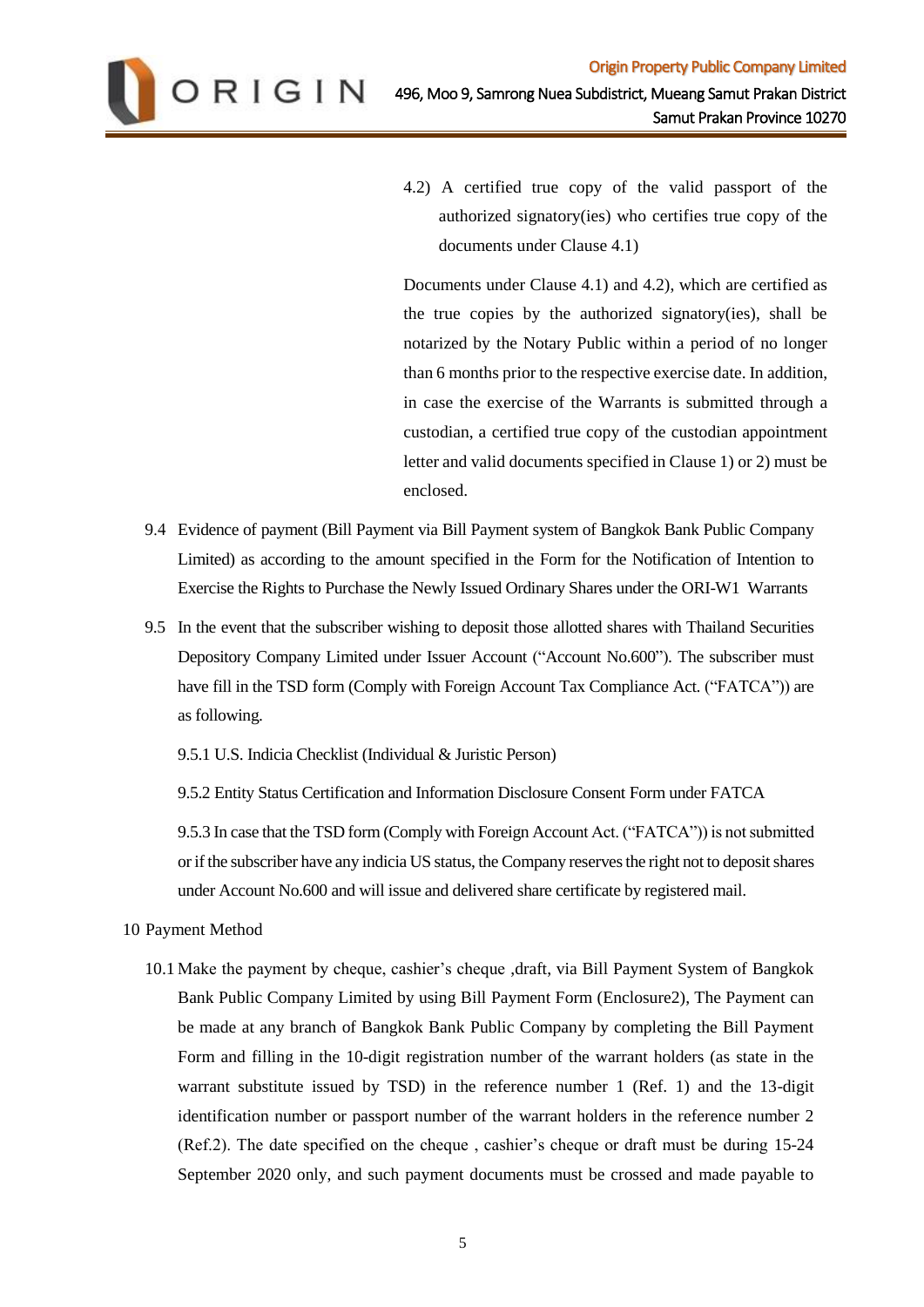

"Bualuang Securities Public Company Limited for Securities Subscriptions 2" and the payment that can be called for collection in Bangkok within 28 September 2020, and must also be submitted together with the documents under Clause  $9.1 - 9.5$  within 3.30 p.m. of 29 September 2020 to the Agent Receiving Exercise Intention;

- 10.2 Make the payment by money transfer payable to "Bualuang Securities Public Company Limited for Securities Subscriptions 2" by using Bill Payment Form (Enclosure2), The Payment can be made at any branch of Bangkok Bank Public Company Limited by completing the Bill Payment Form and filling in the 10-digit registration number of the warrant holders (as state in the warrant substitute issued by TSD) in the reference number 1 (Ref. 1) and the 13-digit identification number or passport number of the warrant holders in the reference number 2 (Ref.2). The warrant holder who make the payment by money transfer via Bill Payment System of Bangkok Bank Public Company Limited must also submit the documents under Clause 9.1 – 9.5 within 3.30 p.m. of 29 September 2020 to the Agent Receiving Exercise Intention.
- 10.3Transfer of cash via Automatic Transfer System ("ATS") to the bank account can be completed only if the warrant holder has opened securities trading account with Bualuang Securities Public Company Limited by sent request to transfer via ATS, and the payment via ATS is effective before the exercise date
- 10.4Payment by deduction of cash from securities trading account with Bualuang Securities Public Company Limited.

 The warrant holder who require to make payment via payment method in Clause 10.3 or 10.4 must send the notification to exercise via submit through Bualuang Securities Public Company Limited E-RO system by itself or his/her investment consultant via telephone recorder. The Company and BLS reserve right to consider requiring for other evidence, substitute, or additional as it deems appropriate

Remarks:

(1) Transaction fee for payment via Bill Payment System of Bangkok Bank Public Company Limited will be waived.

(2)The warrant holders must not make the payment or issue cheque before the period for the notification of intention to exercise the Warrants mentioned above.

(3)The warrant holders who make the payment via Bill Payment System of Bangkok Bank Public Company Limited must submit a copy of the Bill Payment Form and documents for the notification of intention to exercise the Warrants to the Agent Receiving Exercise Intention at the Place as stated in Clause 8. **Please do not submit such documents at any branch of Bangkok Bank Public Company Limited.**